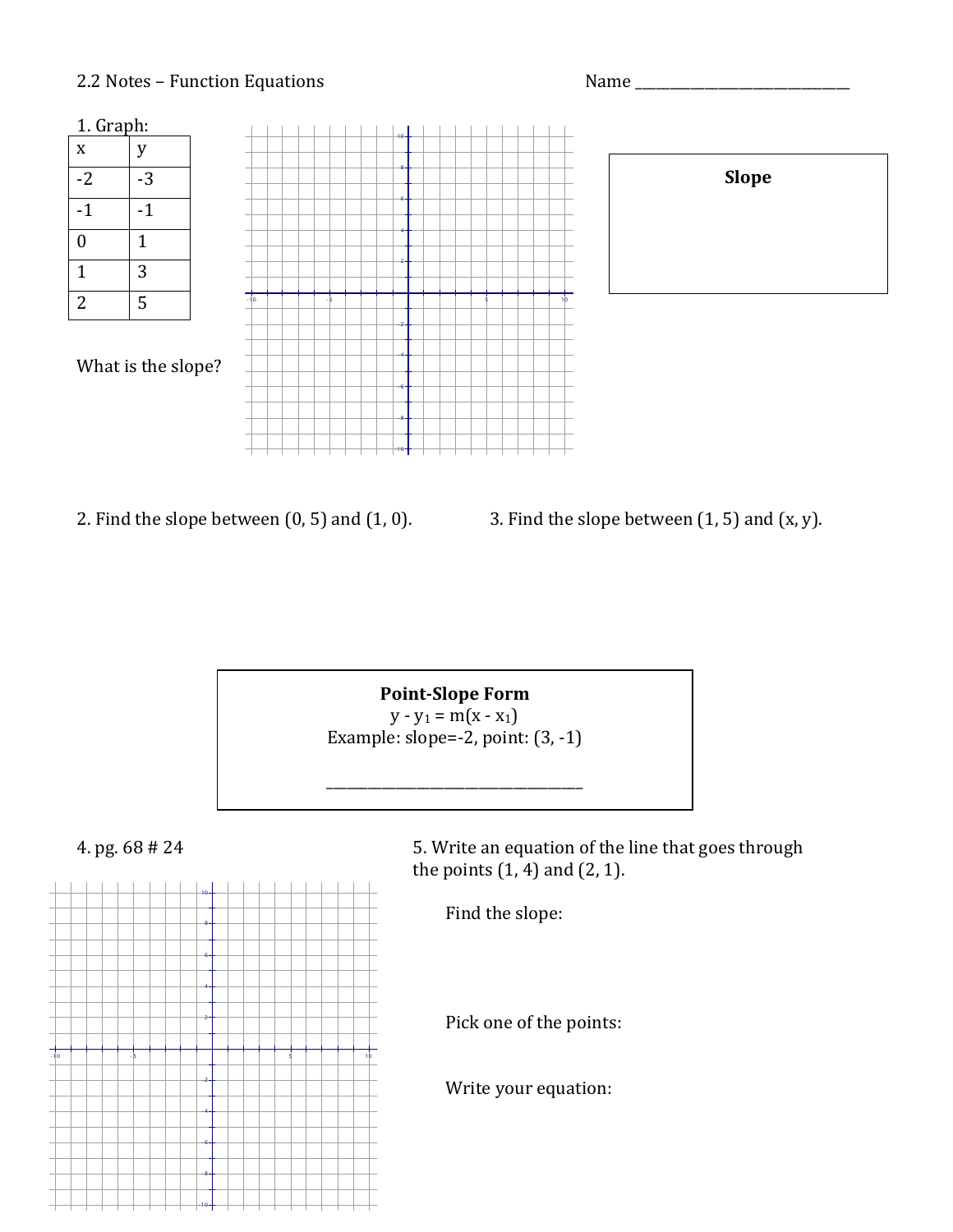6. The graph below shows how much the school French Club made during a fundraiser. After 3 days they made \$50. After 7 days they made \$270.

Dependent Quantity (y):

Point(s): Slope:

Equation:

How much money will they have after 15 days?

Practice:

**Slope-Intercept Form**  $y = mx + b$ 

Example: slope=5, point:  $(0, -3)$ 

\_\_\_\_\_\_\_\_\_\_\_\_\_\_\_\_\_\_\_\_\_\_\_\_\_\_\_\_\_\_\_\_\_\_\_\_\_

7. Graph the line  $y = 3x + 1$  8. Find the equations of the line in slope-intercept form through the points  $(0, 4)$  and  $(2, 8)$ .

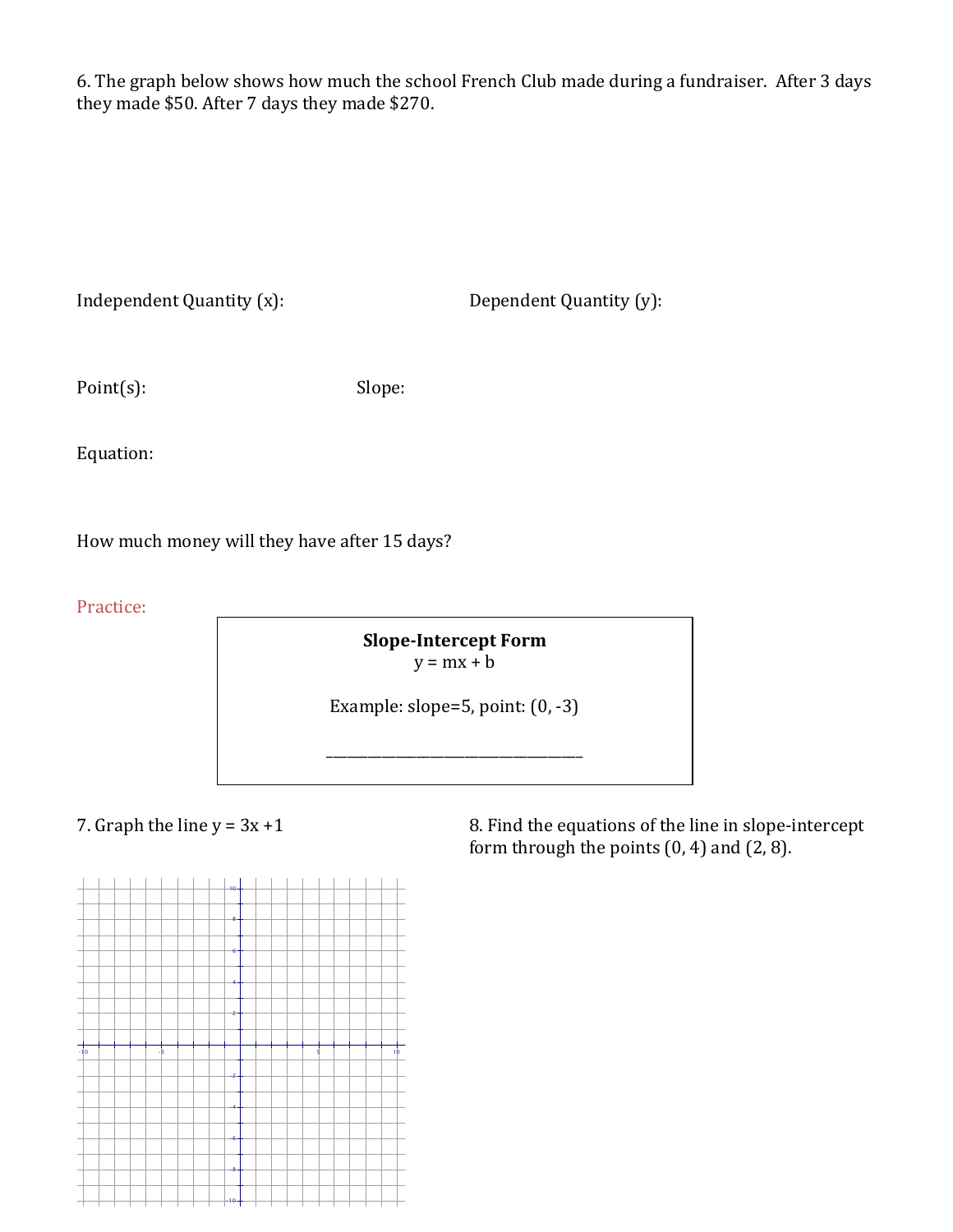9. You already have \$10. You earn \$8 per hour. Write an equation for the amount you have after a given number of hours and graph.

| Independent Quantity (x):                                                 |                                       | Dependent Quantity (y):                                                                              |  |
|---------------------------------------------------------------------------|---------------------------------------|------------------------------------------------------------------------------------------------------|--|
| Slope:                                                                    | y-intercept:                          | Equation:                                                                                            |  |
| Pracitce                                                                  |                                       |                                                                                                      |  |
|                                                                           | <b>Standard Form</b><br>$Ax + By = C$ |                                                                                                      |  |
|                                                                           | Example: $3x + 6y = 12$               |                                                                                                      |  |
| 10. Graph the line $3x - 6y = 12$ .                                       |                                       |                                                                                                      |  |
| Find the y-intercept (Hint: What is the x-<br>coordinate of this point?): |                                       |                                                                                                      |  |
| Find the x-intercept (Hint: What is the y-<br>coordinate of this point?): |                                       | $-10$                                                                                                |  |
|                                                                           |                                       | 11. It costs \$3 for every pound of apples and \$2 for every pound of oranges. You have a total of ! |  |

11. It costs \$3 for every pound of apples and \$2 for every pound of oranges. You have a total of \$12 to spend. Write an equation to represent the number of apples and oranges you can buy. Then graph.

| Independent Quantity (x): | Dependent Quantity (y): |  |
|---------------------------|-------------------------|--|
| x-intercept:              | y-intercept:            |  |
| Equation:                 | Graph:                  |  |

Practice